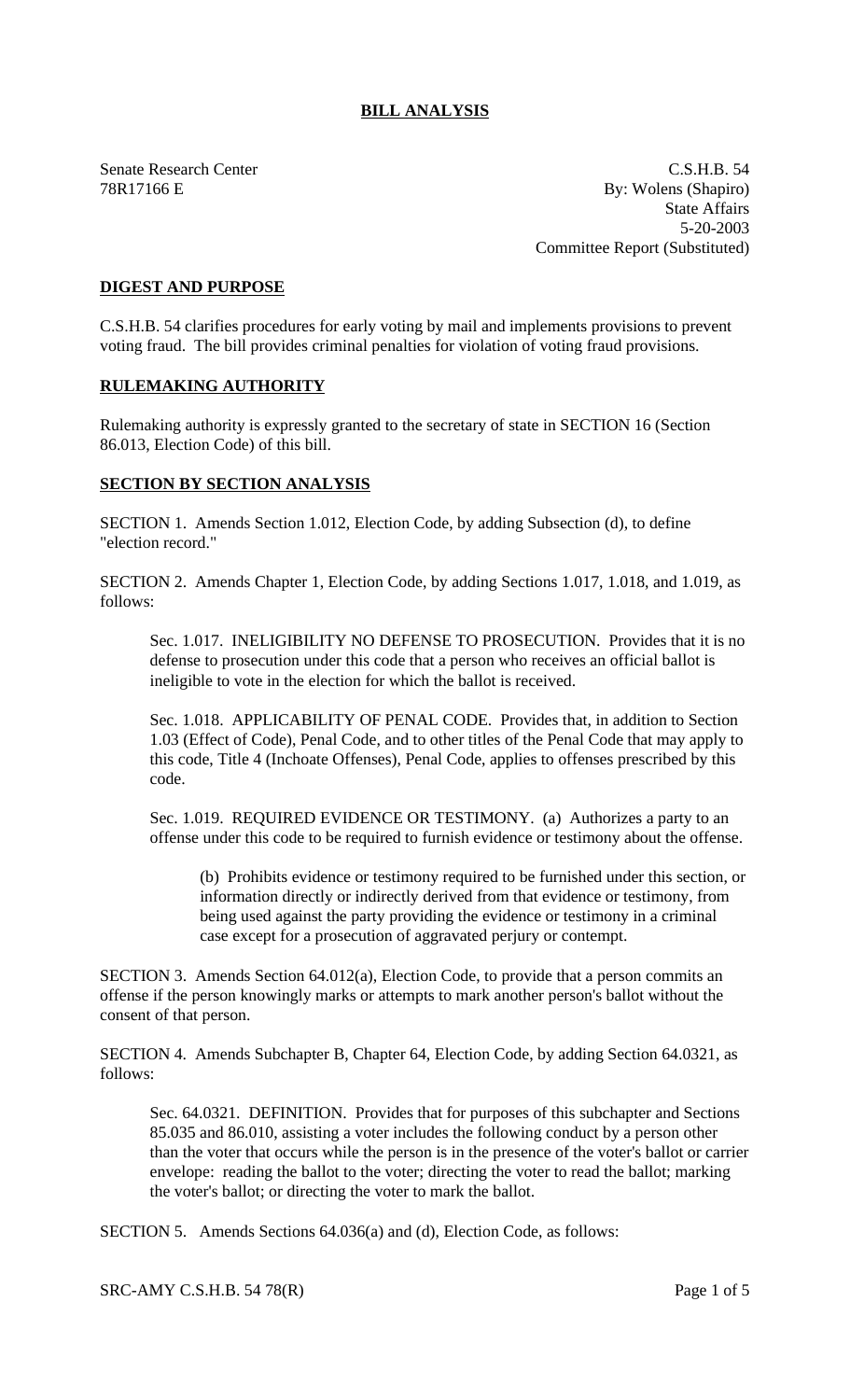(a) Provides that a person commits an offense if the person knowingly while assisting a voter prepares the voter's ballot without direction from the voter or provides assistance to a voter who has not requested assistance or selected the person to assist the voter.

(d) Provides that an offense under this section is a Class A, rather than B, misdemeanor.

SECTION 6. Amends Section 81.005, Election Code, as follows:

Sec. 81.005. COMMON OR CONTRACT CARRIER. (a) Prohibits a common or contract carrier from being used to perform an act in accordance with this title unless the carrier meets certain conditions, including routinely using certain receipts and complying with laws requiring the carrier to file an assumed name with each county in which the carrier receives or delivers parcels or with the secretary of state, as appropriate.

(b) Prohibits a common or contract carrier from being used to perform an act in accordance with this title if the carrier transports property as an incidental activity of a nontransportation business activity regardless of whether the carrier imposes a separate charge for the transportation.

SECTION 7. Amends Section 84.003, Election Code, as follows:

Sec. 84.003. New heading: SIGNING APPLICATION BY WITNESS; ASSISTING APPLICANT. (a) Created from existing text.

(b) Provides that a person who acts as a witness for an applicant for an early voting ballot application commits an offense if the person knowingly fails to comply with Section 1.011. Provides that a person who in the presence of the applicant otherwise assists an applicant in completing an early voting ballot application commits an offense if the person knowingly fails to comply with Section 1.011(d) in the same manner as a witness.

(c) Provides that an offense under this section is a Class A misdemeanor.

(d) Provides that Subsection (b) does not apply if the person is related to the applicant within the second degree by affinity or the third degree by consanguinity, as determined under Subchapter B (Relationships by Consanguinity or by Affinity), Chapter 573, Government Code, or is registered to vote at the same address as the applicant.

SECTION 8. Amends the heading to Section 84.004, Election Code, to read as follows:

Sec. 84.004. UNLAWFULLY WITNESSING APPLICATION FOR MORE THAN ONE APPLICANT.

SECTION 9. Amends Section 84.0041(b), Election Code, as follows:

(b) Provides that an offense under this section is a state jail felony unless the person is the applicant, is related to the applicant within the second degree by affinity or the third degree by consanguinity, as determined under Subchapter B, Chapter 573, Government Code, or is registered to vote at the same address as the applicant, in which event the offense is a Class A misdemeanor.

SECTION 10. Amends Section 84.011(a), Election Code, to require the officially prescribed application form for an early voting ballot to include spaces for entering the signature, printed name, and residence address of any person assisting the applicant. Makes conforming changes.

SECTION 11. Amends Section 84.032, Election Code, by adding Subsection (e) to provide that a request for cancellation in a manner other than as authorized by this section, including a request by letter, has no effect.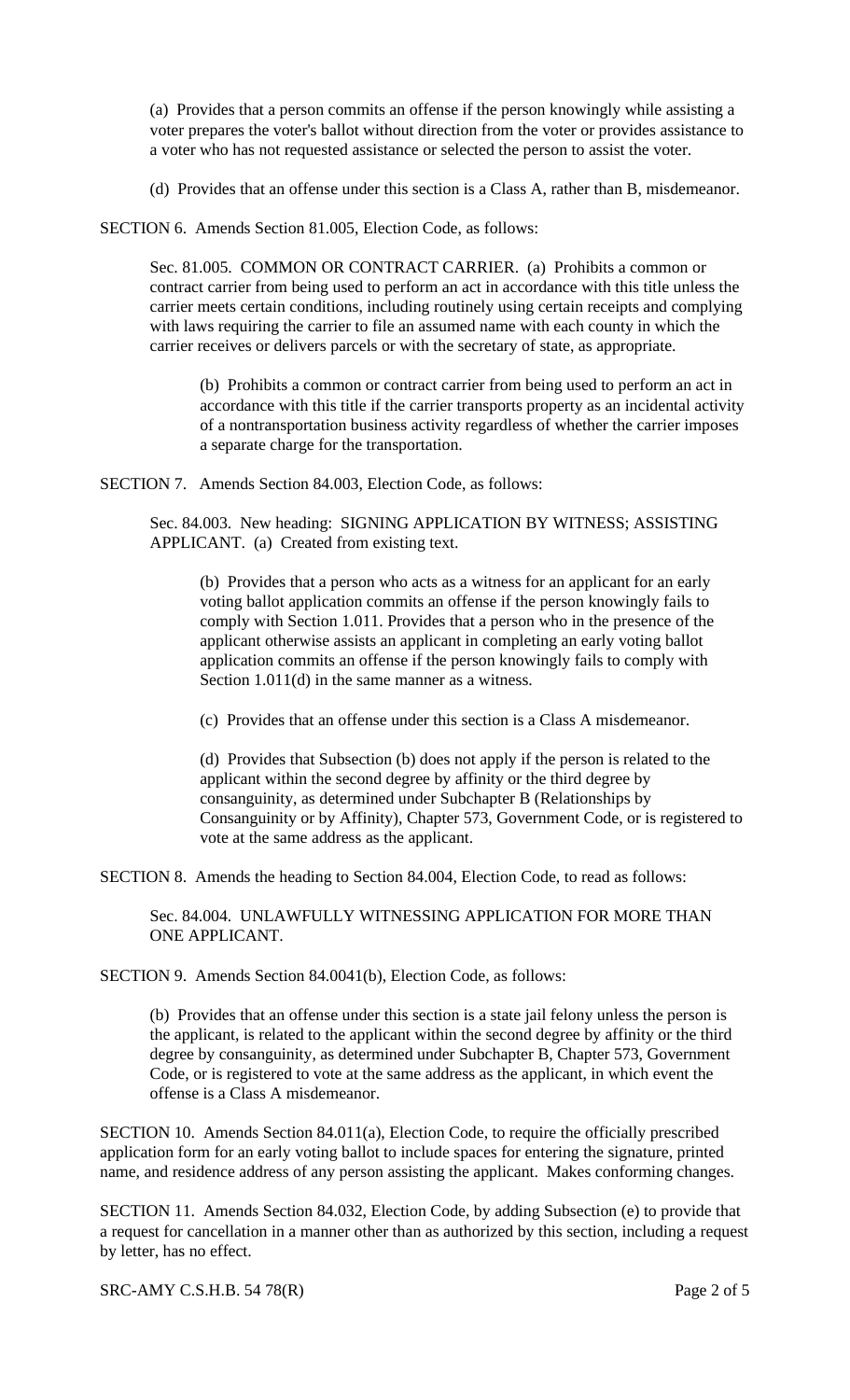SECTION 12. Amends Section 86.004, Election Code, as follows:

Sec. 86.004. TIME FOR PROVIDING BALLOT TO VOTER. Requires the balloting materials for voting by mail to be mailed to a voter entitled to vote by mail not later than the seventh calendar day after the later of the date the clerk accepts the voter's application for a ballot to be voted by mail or the date the ballots become available for mailing, except that if that mailing date is earlier than the 45th day before election day, the balloting materials are required to be mailed not later than the 38th day before election day. Deletes text referring to require the balloting materials for voting by mail to be mailed to voters as soon as practicable after the ballots become available but not earlier than the 45th day before election day.

SECTION 13. Amends Chapter 86, Election Code, by adding Section 86.0051, as follows:

Sec. 86.0051. CARRIER ENVELOPE ACTION BY PERSON OTHER THAN VOTER; OFFENSES. (a) Provides that a person commits an offense if the person acts as a witness for a voter in signing the certificate on the carrier envelope and knowingly fails to comply with Section 1.011.

(b) Requires a person other than the voter who deposits the carrier envelope in the mail or with a common or contract carrier to provide the person's signature, printed name, and residence address on the reverse side of the envelope.

(c) Provides that a person commits an offense if the person knowingly violates Subsection (b). Provides that it is not a defense to an offense under this subsection that the voter voluntarily gave another person possession of the voter's carrier envelope.

(d) Provides that an offense under this section is a Class B misdemeanor, unless the person is convicted of an offense under Section 64.036 for providing unlawful assistance to the same voter in connection with the same ballot, in which event the offense is a state jail felony.

(e) Provides that Subsections (a) and (c) do not apply if the person is related to the applicant within the second degree by affinity or the third degree by consanguinity, as determined under Subchapter B, Chapter 573, Government Code, or is registered to vote at the same address as the applicant.

SECTION 14. Amends Section 86.006, Election Code, by amending Subsections (a), (d), and (e) and adding Subsections (f), (g), and (h), as follows:

(a) Authorizes the carrier envelope to be delivered in another envelope and to be transported and delivered only by mail or by common or contract carrier.

(d) Requires each carrier envelope that is delivered by a common or contract carrier to be accompanied by an individual delivery receipt for that particular carrier envelope that indicates the name and residence address of the individual who actually delivered the envelope to the carrier. Deletes an exception in the event a carrier does not routinely issue a receipt. Makes a nonsubstantive change.

(e) Prohibits carrier envelopes from being collected and stored at another location for subsequent delivery to the early voting clerk. Requires the secretary of state to prescribe appropriate procedures to implement this subsection and to provide accountability for the delivery of the carrier envelopes from the voting place to the early voting clerk.

(f) Provides that a person commits an offense if the person knowingly possesses an official ballot or official carrier envelope provided under this code to another. Provides that, unless the person possessed the ballot or carrier envelope with intent to defraud the voter or the election authority, it is an affirmative defense to prosecution under this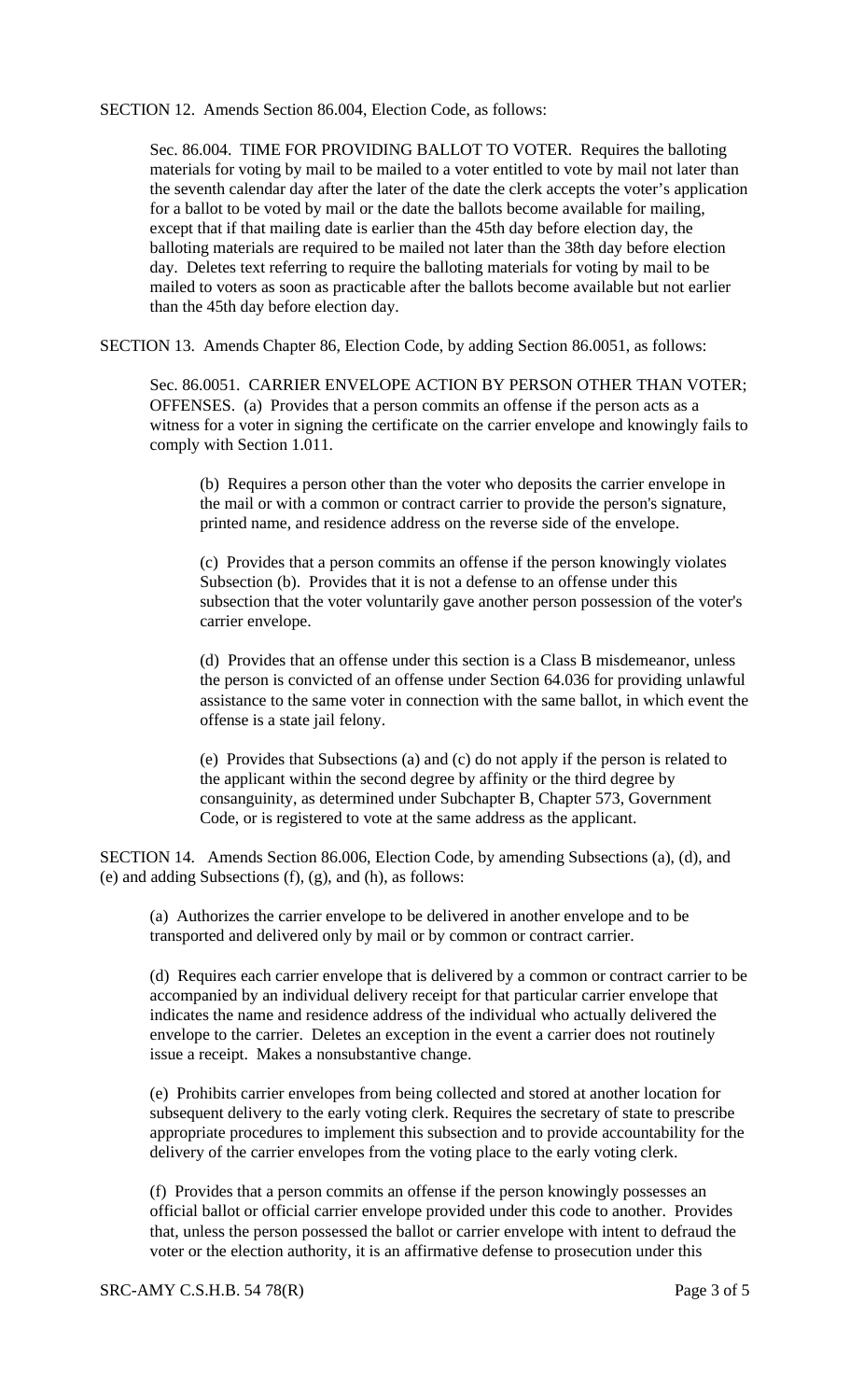subsection that the person, on the date of the offense, met certain criteria.

(g) Provides that an offense under Subsection (f) is:

(1) a Class B misdemeanor if the person possesses at least one but fewer than 10 ballots or carrier envelopes unless the person possesses the ballots or carrier envelopes without the consent of the voters, in which event the offense is a state jail felony;

(2) a Class A misdemeanor if the person possesses at least 10 but fewer than 20 ballots or carrier envelopes unless the person possesses the ballots or carrier envelopes without the consent of the voters, in which event the offense is a felony of the third degree; or

(3) a state jail felony if the person possesses 20 or more ballots or carrier envelopes unless the person possesses the ballots or carrier envelopes without the consent of the voters, in which event the offense is a felony of the second degree.

(h) Redesignated from existing Subsection (e).

SECTION 15. Amends Section 86.010, Election Code, by amending Subsection (c) and adding Subsections (e), (f), (g), and (h), as follows:

(c) Requires the person assisting the voter to sign a written oath prescribed by Section 64.034 that is part of the certificate on the official carrier envelope.

(e) Requires a person who assists a voter to prepare a ballot to be voted by mail to enter the person's signature, printed name, and residence address on the official carrier envelope of the voter.

(f) Provides that a person commits an offense if the person knowingly fails to provide the information on the official carrier envelope as required by Subsection (e).

(g) Provides that an offense under this section is a Class A misdemeanor unless the person is convicted of an offense under Section 64.036 for providing unlawful assistance to the same voter, in which event the offense is a state jail felony.

(h) Provides that Subsection (f) does not apply if the person is related to the applicant within the second degree by affinity or the third degree by consanguinity, as determined under Subchapter B, Chapter 573, Government Code, or is registered to vote at the same address as the applicant.

SECTION 16. Amends Section 86.013, Election Code, by amending Subsections (b), (d), and (f) and adding Subsection (g), as follows:

(b) Requires spaces to appear on the reverse side of the official carrier envelope for indicating the identity and date of the election, and entering the signature, printed name, and residence address of a person other than the voter who deposits the carrier envelope in the mail or with a common or contract carrier.

(d) Requires certain textual material, as prescribed by the secretary of state, to be printed on the reverse side of the official carrier envelope or on a separate sheet accompanying the carrier envelope when it is provided.

(f) Requires the oath of a person assisting a voter to be included on the official carrier envelope as part of the certificate prescribed by Subsection (c).

(g) Requires the secretary of state by rule to require that a notice informing voters of the telephone number established under Section 31.0055 and the purpose of the telephone